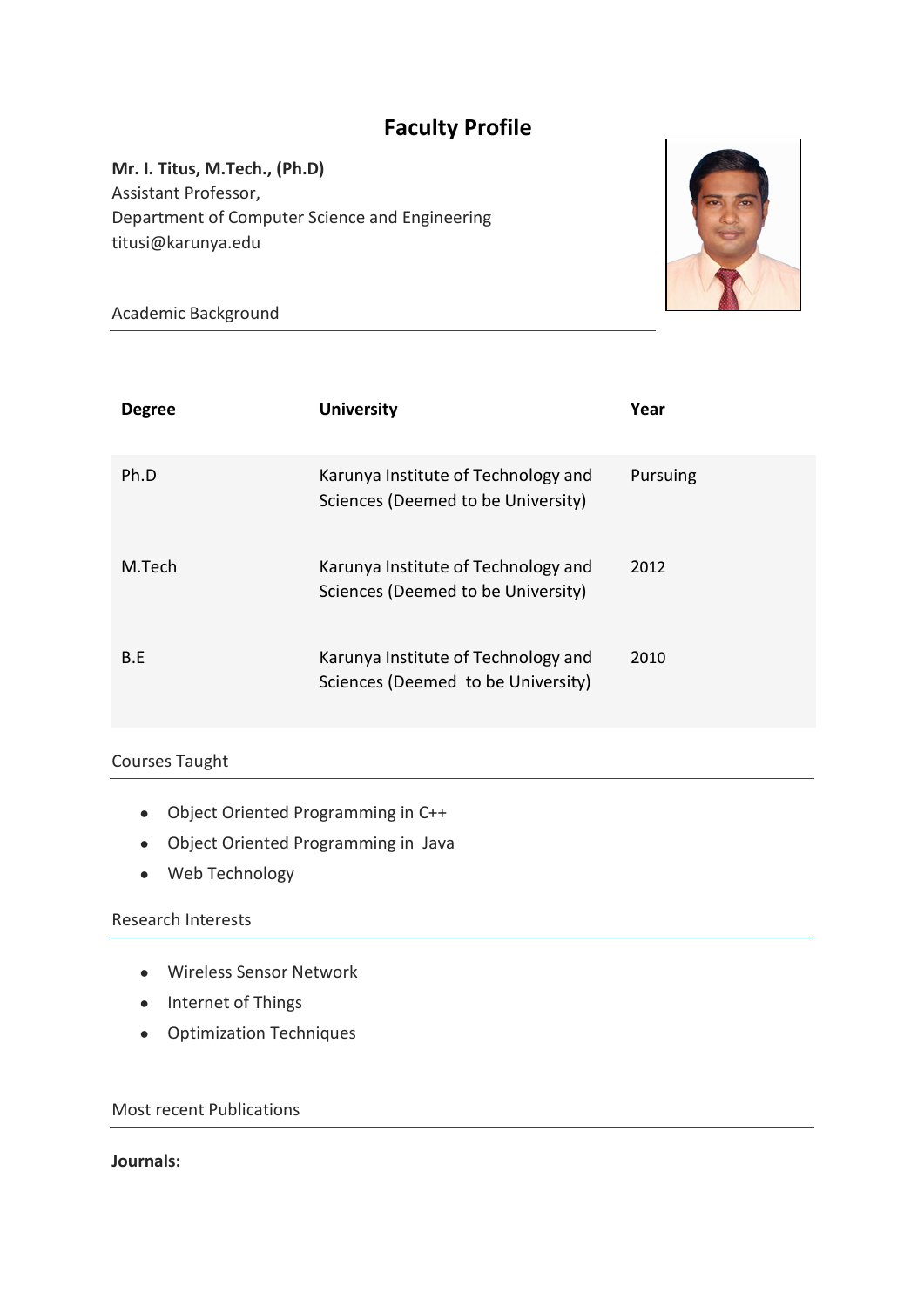- Titus Issac, Salaja Silas, and Elijah Blessing Rajsingh. "Investigative prototyping a tissue P system for solving distributed task assignment problem in heterogeneous wireless sensor network." Journal of King Saud University-Computer and Information Sciences – Elsevier Publication (IF.13.473)
- Titus Issac, Salaja Silas, and Elijah Blessing Rajsingh. "Prototyping a Scalable P-system-Inspired Dynamic Task Assignment Algorithm for a Centralized Heterogeneous Wireless Sensor Network." Arabian Journal for Science and Engineering (2020) - Springer Publication (IF: 2.334).
- Titus Issac, Salaja Silas, and Elijah Blessing Rajsingh. "Investigations on task and role assignment protocols in wireless sensor network", Journal of Theoretical & Applied Information Technology 89.1 (2016).

#### **Conferences:**

- Titus Issac, Salaja Silas, and Elijah Blessing Rajsingh. "Luminaire aware centralized outdoor illumination role assignment scheme: A smart city perspective." Advances in Big Data and Cloud Computing. Springer, Singapore, 2019. 443-456.
- Titus Issac, Salaja Silas, and Elijah Blessing Rajsingh. "Investigations on PSO based task assignment algorithms for heterogeneous wireless sensor network." 2019 2nd International Conference on Signal Processing and Communication (ICSPC). IEEE, 2019.
- Titus Issac, Salaja Silas, and Elijah Blessing Rajsingh. "Luminaire-aware dynamic illumination role assignment scheme for a safe and green smart city." 2019 3rd International Conference on Computing and Communications Technologies (ICCCT). IEEE, 2019.
- Titus Issac, Salaja Silas, and Elijah Blessing Rajsingh. "System Modeling and Simulation of an Outdoor Illumination System Using a Multi-layer Feed-Forward Neural Network." Intelligence in Big Data Technologies—Beyond the Hype. Springer, Singapore 495-507.
- Titus Issac, Salaja Silas, and Elijah Blessing Rajsingh. "Investigations on System Modeling Simulations for Solving Heterogeneous WSN Task Assignment Problem using Multilayer Feed Forward Neural Networks." Materials Today: Proceedings 24 (2020): 2439-2448.